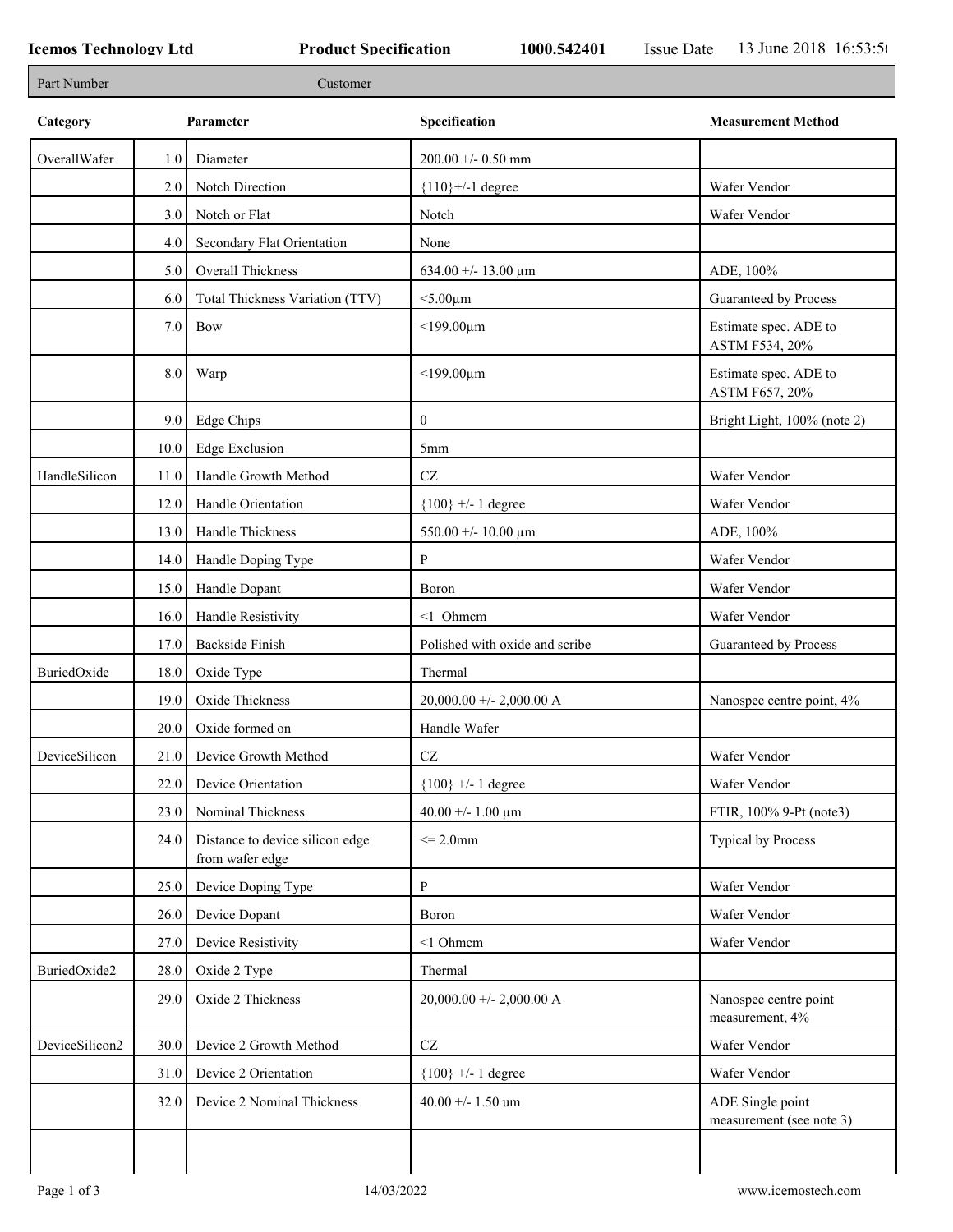┓

| Part Number    | Customer  |                                              |                      |                             |  |
|----------------|-----------|----------------------------------------------|----------------------|-----------------------------|--|
| Category       | Parameter |                                              | <b>Specification</b> | <b>Measurement Method</b>   |  |
| DeviceSilicon2 | 33.0      | Distance to Device 2 edge from<br>wafer edge | $\leq$ = 3mm         | Guaranteed by Process       |  |
|                | 34.0      | Device 2 DopingType                          | D                    | Wafer Vendor                |  |
|                | 35.0      | Device 2 Dopant                              | Boron                | Wafer Vendor                |  |
|                | 36.0      | Device 2 Resistivity                         | $\leq 1$ Ohmem       | Wafer Vendor                |  |
| DeviceSilicon  | 37.0      | Voids                                        | none                 | Wafer Vendor                |  |
|                | 38.0      | Scratches                                    | $\mathbf{0}$         | Bright Light, 100% (note 2) |  |
|                |           | $39.0$ Haze                                  | none                 | Bright Light, 100% (note 2) |  |